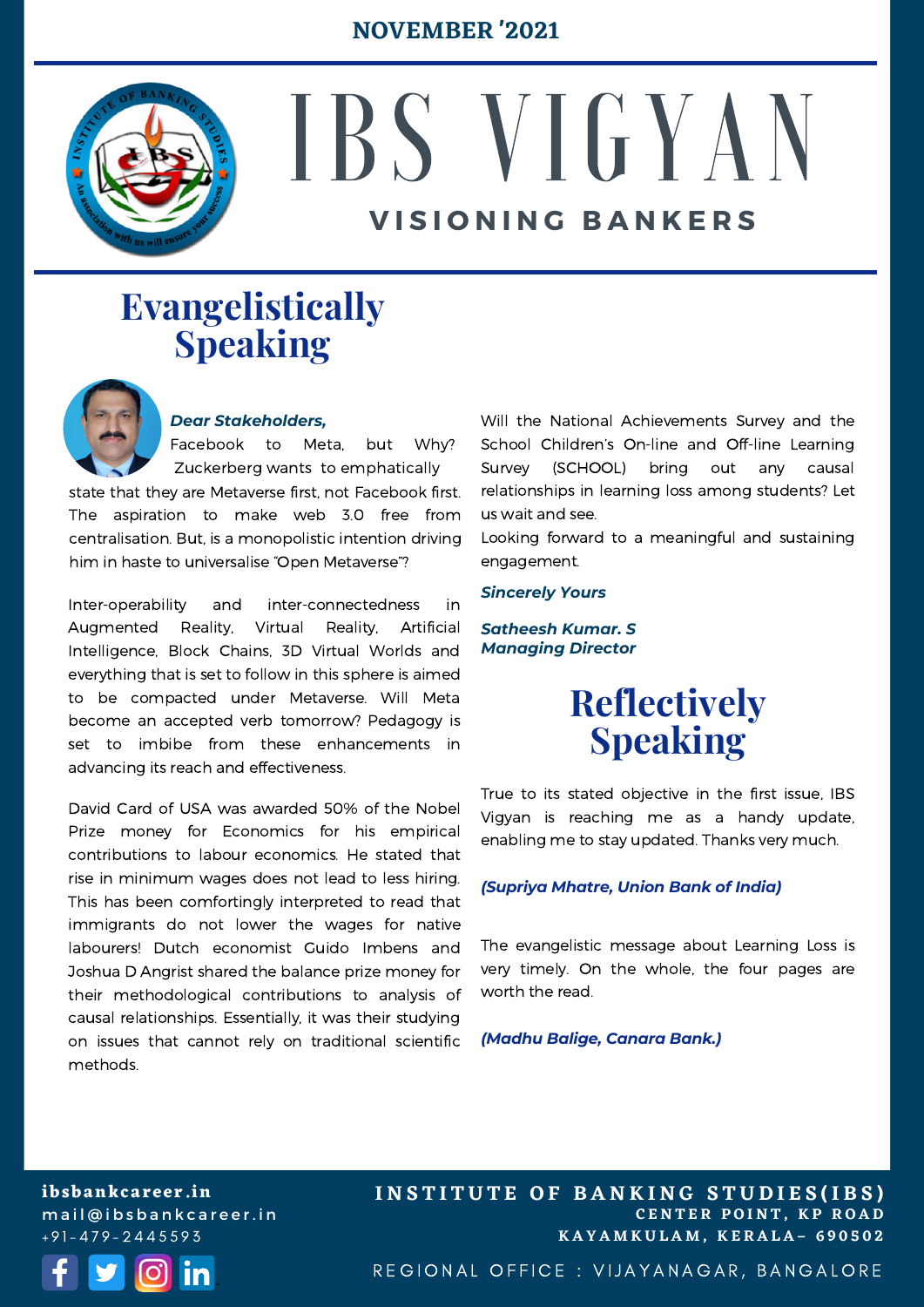

**ibsbankcareer.in** mail@ibsbankcareer.in  $+91 - 479 - 2445593$ 



### **CURATED CUBE**

In the early nineties, Harshad Mehta succeeded in generating money through the loopholes that existed in processing and accounting of physical Subsidiary General Ledger (SGL) forms at RBI. The saga has been chronicled by Sucheta Dalal and Debasish Basu in their book "The Scam". The subsequent advent of electronic accounting and evolution of Delivery versus Payment (DvP) system in the settlement of Government securities eliminated settlement risk in the Securities Market. Today, Reserve Bank of India has added one more feature, aided by technology, to make available Government Securities as investment option to retail investors. Investors having Domestic Rupee SB accounts (including NRIs) can open Retail Direct Gilt Account (RDG) on the RBI portal. They can invest with minimum lot size of ₹ 10,000. Besides Treasury Bills, Central Government Securities and State Development Loans, investment can be made in Sovereign Gold Bonds (minimum 1 gram) through RDG account. In primary market, retail investor can place one bid and will be allotted at the weighted average cut off price. The maximum investment is ₹ 2 crores in one auction. Investor has to access the NDS-OM segment of CCIL under Odd Lots and Request for Quotes for secondary market trades for both buying and selling.

Informed investor does have an opportunity to realise higher yields than prevailing bank FD rates, but liquidity will be an issue as ease of exit in secondary market will take time to evolve. As a passive strategy, investor can lock his promised YTM into realised YTM by holding on to the bond for its Duration tenor. Duration, distinct from residual tenor, is a time measure of interest rate sensitivity of a bond. The higher returns from Small Savings schemes will be a dampener. Some tax incentives as available for NPS contributions or setting off long term capital gains from property against RDG investments can enhance investor interest. Investments in a Debt Mutual Fund that run for more than three years fetch indexation benefit to the investor and also lower taxation rate as applicable for Long Term Capital gains.

Currency futures introduced in 2008 is today clocking over ₹ 20,000 crores monthly turnover. Will we have to wait that long to witness similar volumes in RDG? *(With inputs from Ratnam Narayanan, Bond Vigilante at Treasury, Model Cooperative Bank, Mumbai)*

*(Cube gives a third dimension in geometry. Curated Cube endeavors to conflate events in the market over the past month.)*

**I N S T I T U T E O F B A N K I N G S T U D I E S (I B S )**

**JAIIB/CAIIB Online Coaching** - *This is the sure shot key that opens up the path for an accelerated career progression. A pass in [JAIIB/CAIIB](https://ibsbankcareer.in/course/) with 90+ marks will ensure that you are handpicked for key assignments with in the country as well as overseas.*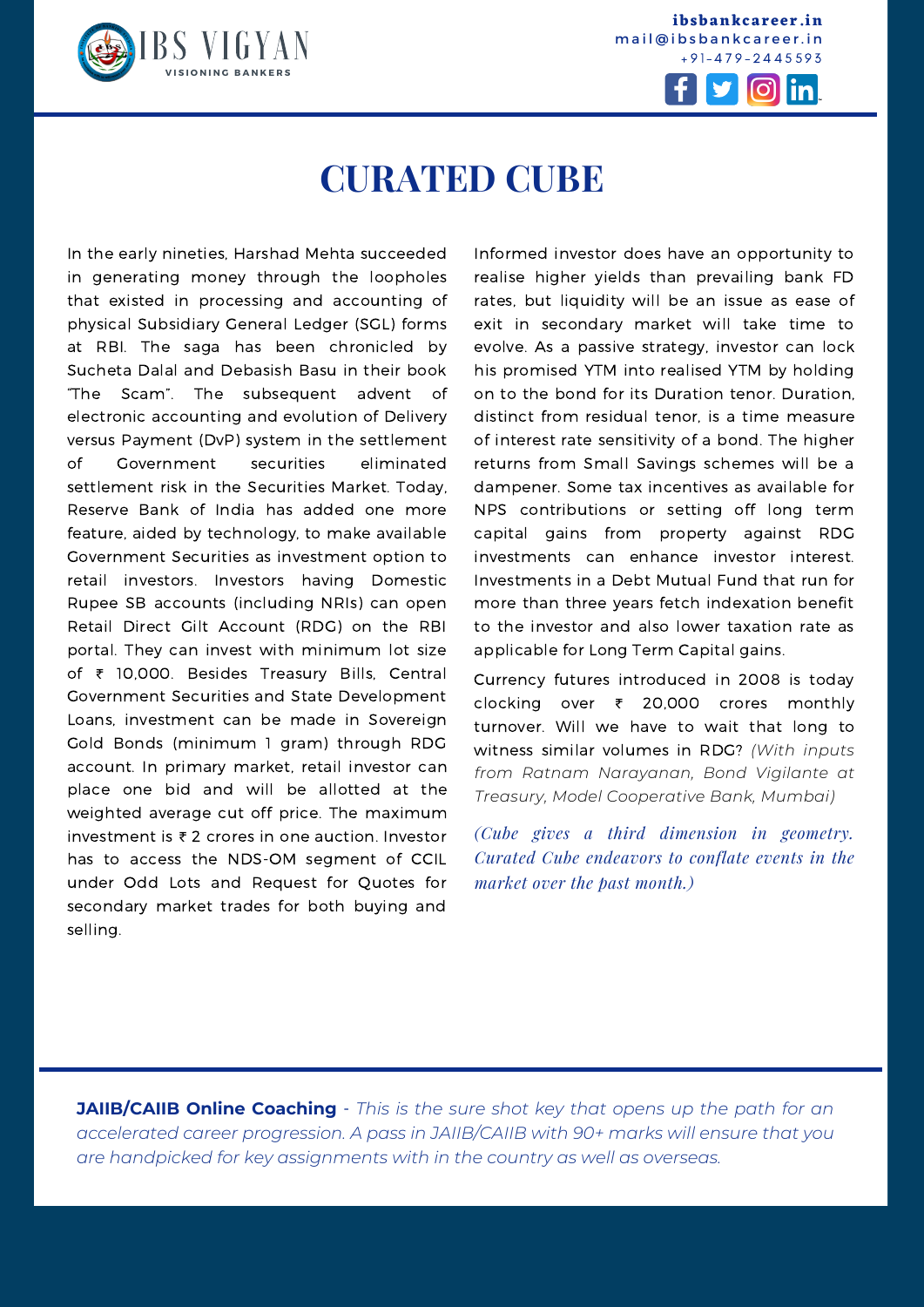

**ibsbankcareer.in** mail@ibsbankcareer.in  $+91 - 479 - 2445593$ 



### **FOURTH PILLAR**

#### **Dishonour of Cheque issued as a security Enhancing Transaction Limit in IMPS to ₹5 lakh**

The per-transaction limit for IMPS transactions has been increased from ₹2 lakh to ₹5 lakh for channels other than SMS and IVRS. The pertransaction limit for SMS and IVRS channels will continue to be ₹5000.

#### **Relaxation in opening of Current Accounts by Banks**

For borrowers, where the exposure of the banking system is less than ₹5 crore, there is no restriction on opening of current accounts, subject to obtaining an undertaking from such borrowers that they shall inform the banks, as and when the credit facilities availed by them from the banking system reaches ₹5 crores or more.

In respect of borrowers where exposure of the banking system is ₹5 crores or more, such borrower can maintain current accounts with any one of the banks with which it has CC/OD facility, provided that the bank has at least 10 percent of the exposure of the banking system to that borrower.

Other lending banks may open only collection accounts subject to the condition that funds deposited in such collection accounts will be remitted within two working days of receiving such funds, to the CC/OD account maintained with the credit granting bank.In case none of the lenders has at least 10% exposure of the banking system to the borrower, the bank having the highest exposure may open current accounts. Non-lending banks are not permitted to open current accounts

### **can also attract offences U/Sec 138 NI Act**:

The Supreme Court observed that the dishonour of cheque issued as a security can also attract offence under Section 138 of the Negotiable Instruments. The court added that such contention would arise only in circumstance where the debt has not become recoverable and the cheque issued as security has not matured to be presented for recovery of the amount, if the due date agreed for payment of debt has not arrived.

#### **Revised Prompt Corrective Action (PCA) Framework for Scheduled Commercial Banks.**

The existing PCA Framework for SCBs has since been reviewed and revised to be effective from January 1, 2022. From the existing four parameters that could trigger PCA, RBI has deleted the Profitability trigger, while retaining Capital Ratios, Asset Quality and Leverage parameters.

#### **Investment by Foreign Portfolio Investors (FPIs) in Debt**

FPIs are now permitted to invest in debt securities issued by InvITs and REITs. FPIs can acquire debt securities issued by InvITs and REITs under the Medium-Term Framework (MTF) or the Voluntary Retention Route (VRR). Such investments shall be reckoned within the limits and shall be subject to the terms and conditions for investments by FPIs in debt securities under the respective regulations of MTF and VRR.

*(Fourth Pillar strives to position beyond the three pillars of Basel and is culled from the Four Estates)*

**I N S T I T U T E O F B A N K I N G S T U D I E S (I B S )**

**JAIIB/CAIIB Online Coaching** - *This is the sure shot key that opens up the path for an accelerated career progression. A pass in [JAIIB/CAIIB](https://ibsbankcareer.in/course/) with 90+ marks will ensure that you are handpicked for key assignments with in the country as well as overseas.*